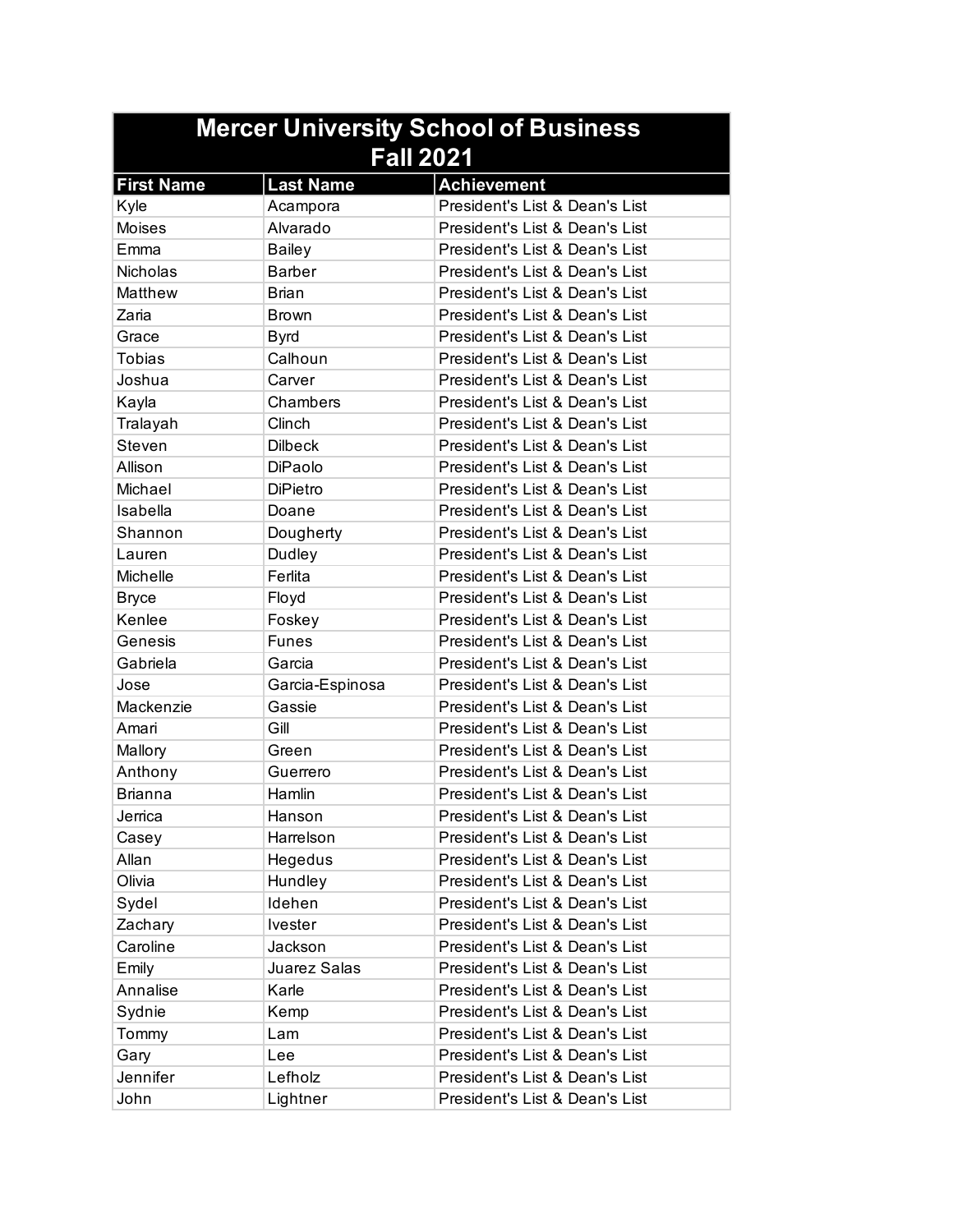| Robin        | Lin            | President's List & Dean's List |
|--------------|----------------|--------------------------------|
| Alexander    | Loyevskiy      | President's List & Dean's List |
| Kayla        | Maddox         | President's List & Dean's List |
| Ngoc         | Mai            | President's List & Dean's List |
| Kasey        | <b>McClure</b> | President's List & Dean's List |
| Vincent      | Mihaliak       | President's List & Dean's List |
| Paulina      | Molina         | President's List & Dean's List |
| Jaclyn       | Mordi          | President's List & Dean's List |
| Thomas       | <b>Neely</b>   | President's List & Dean's List |
| Dolph        | Nelson         | President's List & Dean's List |
| Kathryn      | O'Mara         | President's List & Dean's List |
| Shannon      | Osborne        | President's List & Dean's List |
| Jonathan     | Parker         | President's List & Dean's List |
| Jay          | Patel          | President's List & Dean's List |
| Premkumar    | Patel          | President's List & Dean's List |
| Abigail      | Patterson      | President's List & Dean's List |
| Emma         | Pizzo          | President's List & Dean's List |
| Kathryn      | Rhodes         | President's List & Dean's List |
| Melanie      | Rubanov        | President's List & Dean's List |
| Miguel       | Ruiz-Sanchez   | President's List & Dean's List |
| Samantha     | Shadoff        | President's List & Dean's List |
| Tynisha      | Smith-Hatcher  | President's List & Dean's List |
| Tracy        | Snider         | President's List & Dean's List |
| Abigail      | Soltys         | President's List & Dean's List |
| Benjamin     | Sprayberry     | President's List & Dean's List |
| John         | Stegenga       | President's List & Dean's List |
| Satchel      | Sumner         | President's List & Dean's List |
| Akeria       | Thomas         | President's List & Dean's List |
| Sara         | Thornton       | President's List & Dean's List |
| Hien         | Tran           | President's List & Dean's List |
| Snehalsai    | Ujjina         | President's List & Dean's List |
| Naomi        | Veira          | President's List & Dean's List |
| Jackson      | Waddleton      | President's List & Dean's List |
| Ashley       | Walker         | President's List & Dean's List |
| George       | Wall           | President's List & Dean's List |
| Paul         | Wallace        | President's List & Dean's List |
| Zachary      | Waller         | President's List & Dean's List |
| Said         | Wanna          | President's List & Dean's List |
| Fernanda     | Ward-Buxton    | President's List & Dean's List |
| Nicholas     | White          | President's List & Dean's List |
| Loren        | Whitley        | President's List & Dean's List |
| Hannah       | Yontz          | President's List & Dean's List |
| Terri        | Abram          | Dean's List                    |
| Corey        | Adelman        | Dean's List                    |
| Erica        | Adriance       | Dean's List                    |
| Omotinuolawa | Aina           | Dean's List                    |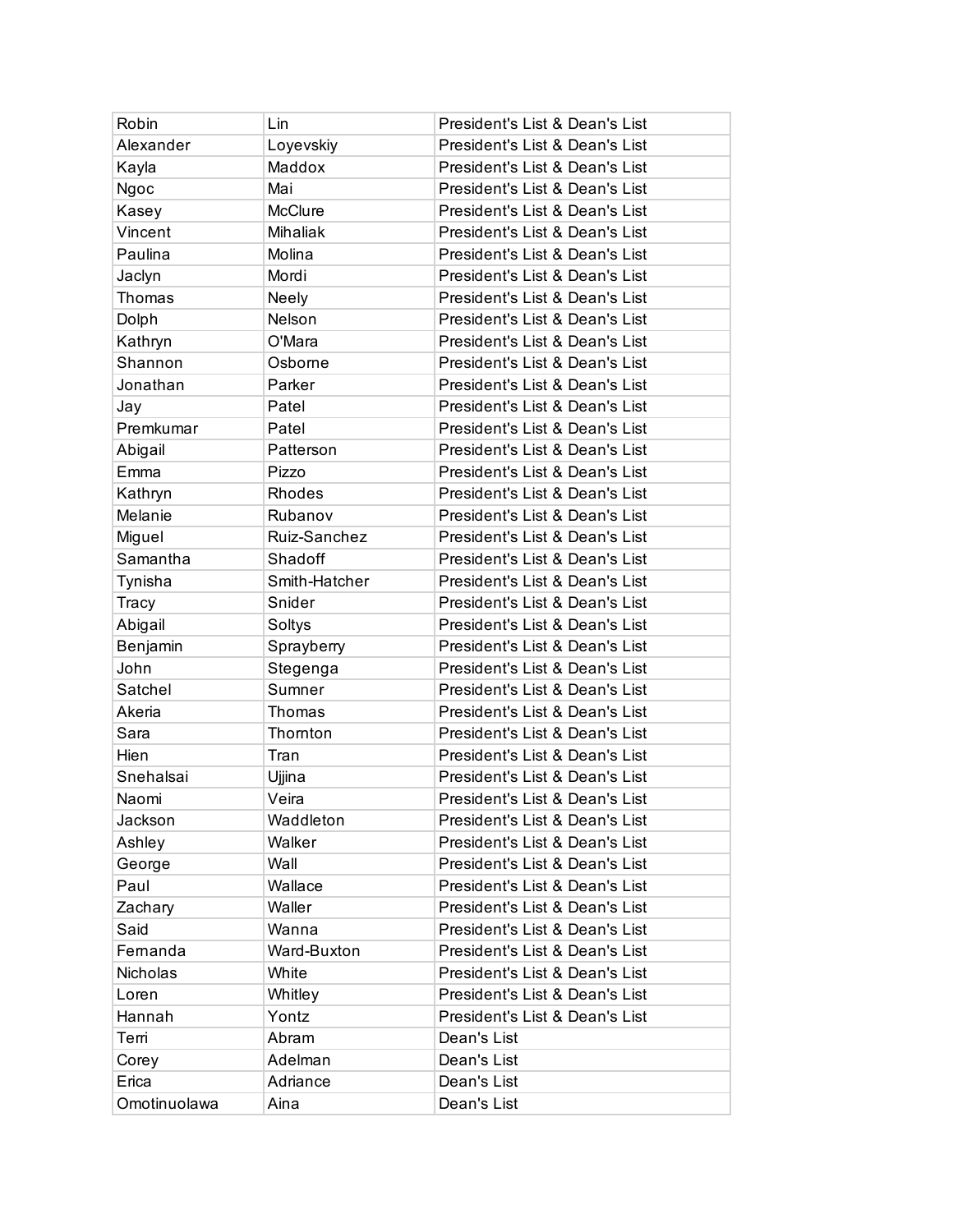| Dylan          | Alarcon          | Dean's List |
|----------------|------------------|-------------|
| Lillian        | Albrecht         | Dean's List |
| Samuel         | Allee            | Dean's List |
| Christopher    | Allen            | Dean's List |
| Naiya          | Allen            | Dean's List |
| Stephanie      | Ard              | Dean's List |
| Benjamin       | Armstrong        | Dean's List |
| Danaeus        | Arnold           | Dean's List |
| Lewis          | Ashe             | Dean's List |
| Kade           | Aucoin           | Dean's List |
| Marlo          | <b>Banton</b>    | Dean's List |
| Ashton         | Bearden          | Dean's List |
| James          | <b>Beardsley</b> | Dean's List |
| Ethan          | Bell             | Dean's List |
| Robert         | <b>Bennett</b>   | Dean's List |
| Kenneth        | Berry            | Dean's List |
| Cade           | <b>Blouin</b>    | Dean's List |
| John           | <b>Bolmer</b>    | Dean's List |
| Janae          | Bonaparte        | Dean's List |
| Hannah         | <b>Brassell</b>  | Dean's List |
| Justin         | <b>Bray</b>      | Dean's List |
| Antonio        | <b>Brown</b>     | Dean's List |
| Matthew        | <b>Burke</b>     | Dean's List |
| Miranda        | Carter           | Dean's List |
| Yongshan       | Chen             | Dean's List |
| Charles        | Cofer            | Dean's List |
| A'tiana        | Cooper           | Dean's List |
| Cesar          | Coots            | Dean's List |
| Krystal        | Crockett         | Dean's List |
| Mary           | Crutchfield      | Dean's List |
| Charles        | Deriso           | Dean's List |
| Catherine      | <b>DesPres</b>   | Dean's List |
| Leila          | Dibai            | Dean's List |
| Lauren         | Dichiera         | Dean's List |
| Kaylynn        | Doster           | Dean's List |
| Colin          | Dougherty        | Dean's List |
| Emma           | Drash            | Dean's List |
| Mikayla        | <b>Dubnik</b>    | Dean's List |
| Chance         | Duringer         | Dean's List |
| Nicholas       | Dwyer            | Dean's List |
| Alexis         | Elkin            | Dean's List |
| Caleb          | Ellard           | Dean's List |
| Aaron          | Ellingson        | Dean's List |
| <b>Brandon</b> | Fambro           | Dean's List |
| Anniya         | Figueroa         | Dean's List |
| Devin          | Folser           | Dean's List |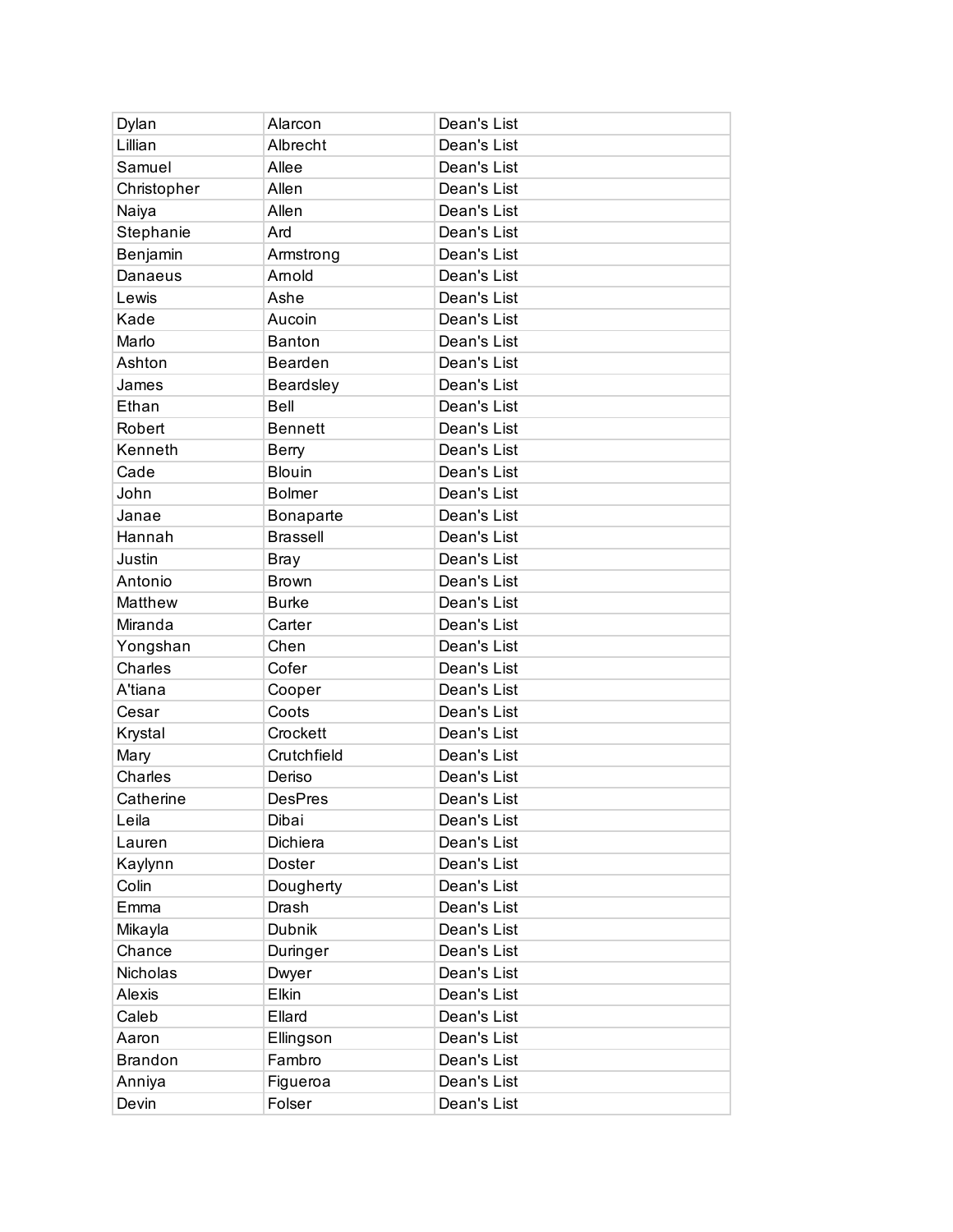| Samantha       | Foret         | Dean's List |
|----------------|---------------|-------------|
| Lila           | Fraser        | Dean's List |
| Christopher    | French        | Dean's List |
| Shaun          | Gaskin        | Dean's List |
| Haley          | Gerold        | Dean's List |
| Metasebia      | Getahun       | Dean's List |
| Sean           | Goldsmith     | Dean's List |
| Jose           | Gonzalez      | Dean's List |
| Christy        | Grailer       | Dean's List |
| Megan          | <b>Haines</b> | Dean's List |
| Thomas         | Hancock       | Dean's List |
| Luke           | Hand          | Dean's List |
| Allison        | Haney         | Dean's List |
| Philip         | Hatcher       | Dean's List |
| Riley          | <b>Hickok</b> | Dean's List |
| Aidan          | Higgins       | Dean's List |
| Jamie          | Hlebec        | Dean's List |
| Elijah         | Hollifield    | Dean's List |
| Alara          | Hollyfield    | Dean's List |
| Benjamin       | Holm          | Dean's List |
| Reese          | Hood          | Dean's List |
| Alex           | Houston       | Dean's List |
| Amanda         | Howard        | Dean's List |
| Kendall        | Howard        | Dean's List |
| Samuel         | Huggins       | Dean's List |
| Josephine      | Hughes        | Dean's List |
| <b>Brendan</b> | Hunt          | Dean's List |
| Makayla        | Huskey        | Dean's List |
| Fredrick       | Hutcherson    | Dean's List |
| Luke           | Irwin         | Dean's List |
| Ashley         | Jackson       | Dean's List |
| Quantel        | Jackson       | Dean's List |
| Andrew         | Jarnigan      | Dean's List |
| Alexandra      | Jones         | Dean's List |
| Jennifer       | Jones         | Dean's List |
| Sonia          | Jones         | Dean's List |
| August         | Jording       | Dean's List |
| Jensen         | Jorgensen     | Dean's List |
| Parker         | Junod         | Dean's List |
| Ari            | Kamau         | Dean's List |
| Lindy          | Kanaday       | Dean's List |
| Raegan         | Keane-Dawes   | Dean's List |
| Garrett        | Kemp          | Dean's List |
| Dong Jun       | Kim           | Dean's List |
| Kevin          | <b>Kim</b>    | Dean's List |
| Thomas         | Knight        | Dean's List |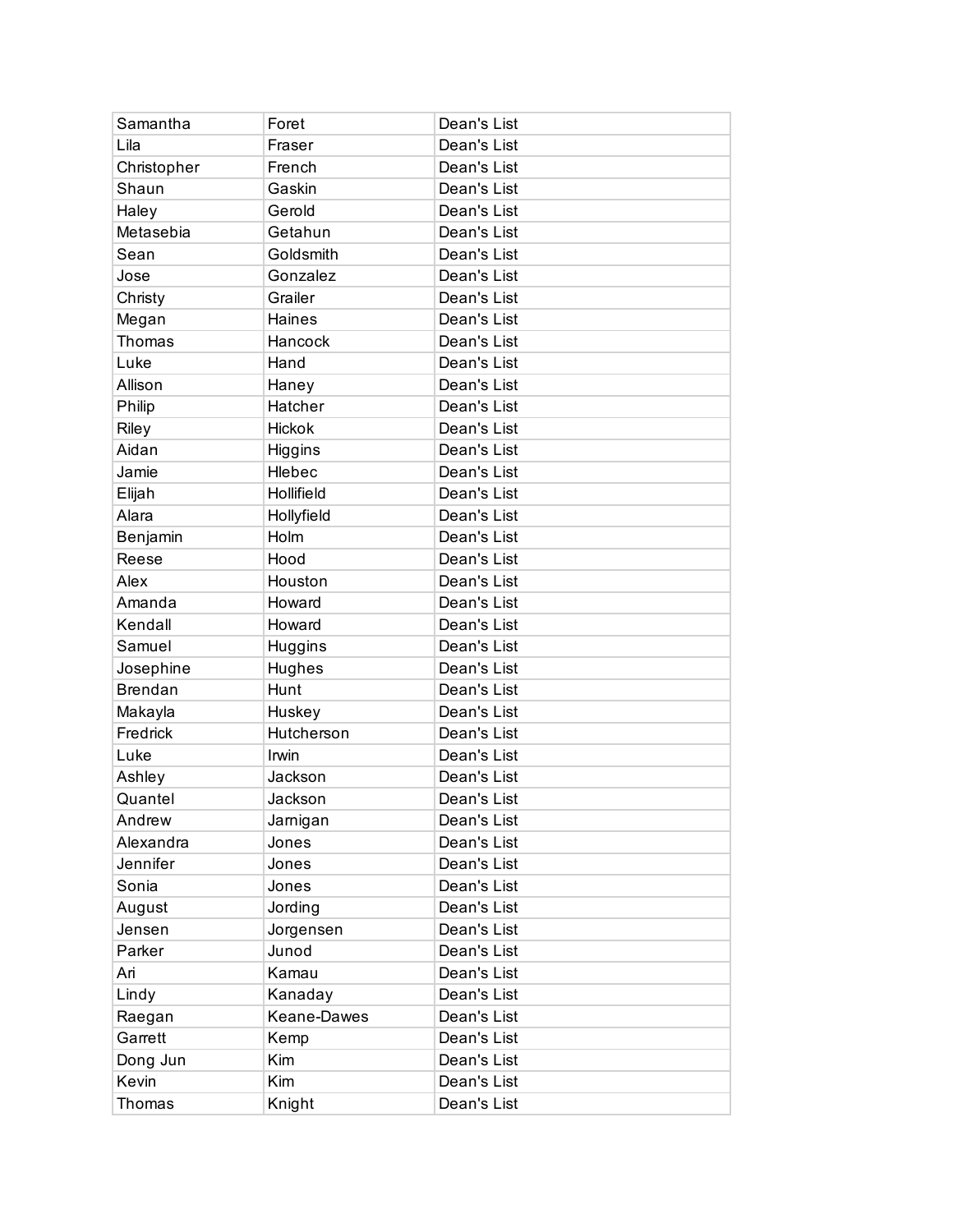| Katie         | Knowles        | Dean's List |
|---------------|----------------|-------------|
| Alexandr      | Koliev         | Dean's List |
| Mackenzie     | Koon           | Dean's List |
| Madeline      | Koury          | Dean's List |
| Lauren        | Kraft          | Dean's List |
| Ryan          | Laflamme       | Dean's List |
| Jack          | Lail           | Dean's List |
| Madison       | Langton        | Dean's List |
| <b>Brycen</b> | Lawrence       | Dean's List |
| Garrett       | LeClaire       | Dean's List |
| Cole          | Leggett        | Dean's List |
| Colin         | Lynch          | Dean's List |
| David         | Lynch          | Dean's List |
| Ashlyn        | Martin         | Dean's List |
| Jocelyn       | Maynor         | Dean's List |
| Jack          | <b>McGuire</b> | Dean's List |
| Ashley        | McKinnon       | Dean's List |
| Ashley        | McMahon        | Dean's List |
| Destiny       | Mercer         | Dean's List |
| Jackson       | Meyer          | Dean's List |
| Cassidy       | <b>Mickle</b>  | Dean's List |
| Morgan        | Miller         | Dean's List |
| Whitley       | Miller         | Dean's List |
| George        | Mixon          | Dean's List |
| Abbey         | Moore          | Dean's List |
| Grayson       | Mueller        | Dean's List |
| Katherine     | Myaskovsky     | Dean's List |
| Jared         | <b>Nalls</b>   | Dean's List |
| Justin        | Naulta         | Dean's List |
| Thomas        | Nelson         | Dean's List |
| Yosef         | Ngowe          | Dean's List |
| Anniston      | <b>Nooks</b>   | Dean's List |
| Alina         | Noorani        | Dean's List |
| Kaitlyn       | Oleson         | Dean's List |
| Ivana         | Opoku          | Dean's List |
| Justin        | Park           | Dean's List |
| Mira          | Patel          | Dean's List |
| Thomas        | Patrick        | Dean's List |
| <b>Bailey</b> | Pattison       | Dean's List |
| LeTrice       | Pettiford      | Dean's List |
| Justin        | Phillips       | Dean's List |
| John          | Pittman        | Dean's List |
| Martin        | Plukka         | Dean's List |
| Ashley        | Popham         | Dean's List |
| Collin        | Price          | Dean's List |
| Holly         | Prince         | Dean's List |